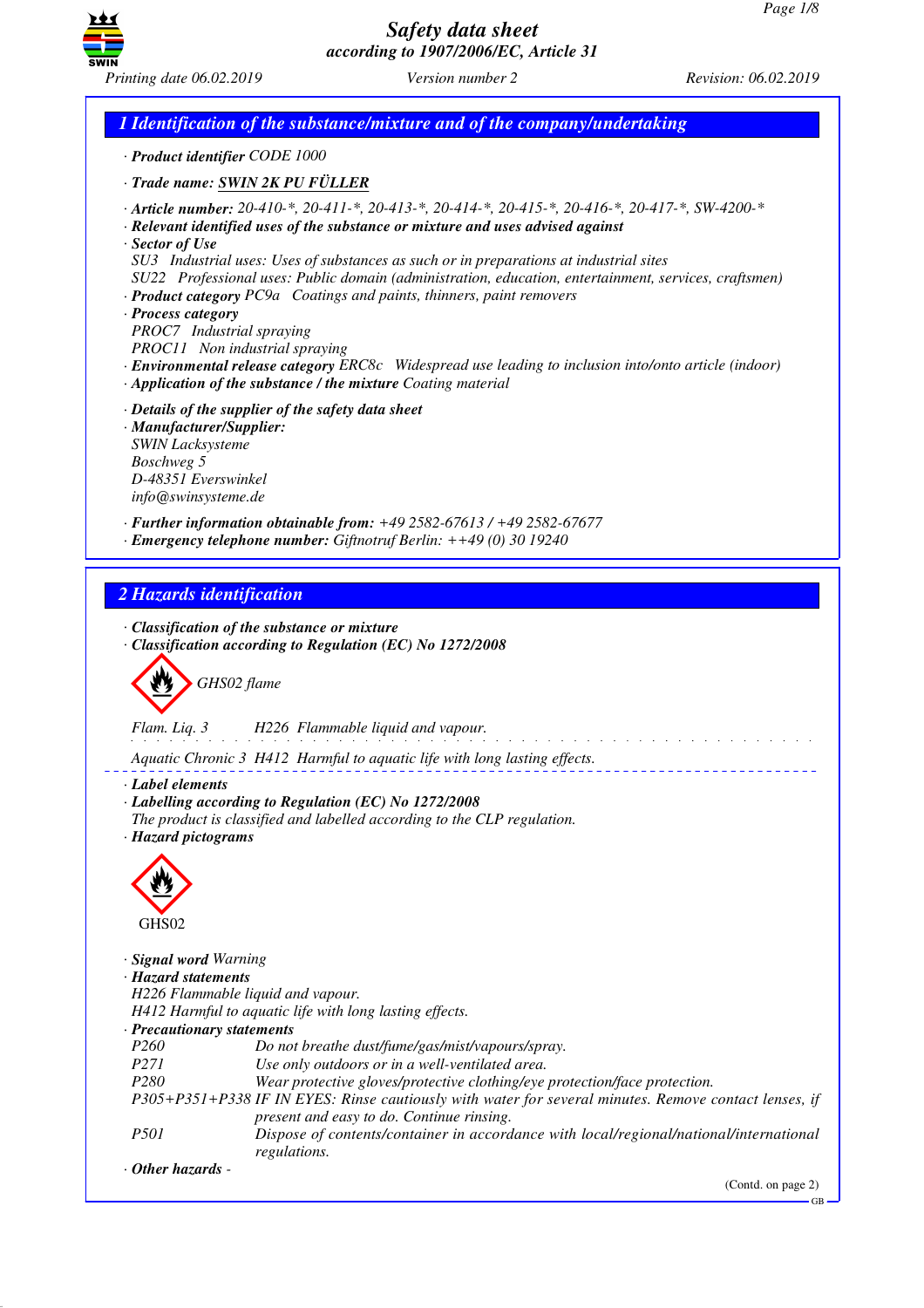

*Trade name: SWIN 2K PU FÜLLER*

*· Results of PBT and vPvB assessment*

- *· PBT: Not applicable.*
- *· vPvB: Not applicable.*

### *3 Composition/information on ingredients*

#### *· Chemical characterisation: Mixtures*

*· Description: Mixture of substances listed below with nonhazardous additions.*

| $CAS: 123-86-4$<br>n-butyl acetate<br>$\circledast$ Flam. Liq. 3, H226; $\circledast$ STOT SE 3, H336<br>EINECS: 204-658-1<br>Reg.nr.: 01-2119485493-29-XXXX<br>CAS: 108-65-6<br>2-methoxy-1-methylethyl acetate<br>EINECS: 203-603-9<br>$\leftrightarrow$ Flam. Liq. 3, H226<br>Reg.nr.: 01-2119475791-29-XXXX<br>$CAS: 7779-90-0$<br>trizinc bis(orthophosphate)<br>$\leftrightarrow$ Aquatic Acute 1, H400; Aquatic Chronic 1, H410<br>EINECS: 231-944-3<br>Reg.nr.: 01-2119485044-40-XXXX<br>EC number: 918-668-5<br>Hydocarbons, C9-C15, Aromatics<br>Reg.nr.: 01-02119455851-35-XXXX $\circledast$ Flam. Liq. 3, H226; $\circledast$ Asp. Tox. 1, H304; $\circledast$ Aquatic | · Dangerous components: |                    |
|-------------------------------------------------------------------------------------------------------------------------------------------------------------------------------------------------------------------------------------------------------------------------------------------------------------------------------------------------------------------------------------------------------------------------------------------------------------------------------------------------------------------------------------------------------------------------------------------------------------------------------------------------------------------------------------|-------------------------|--------------------|
|                                                                                                                                                                                                                                                                                                                                                                                                                                                                                                                                                                                                                                                                                     |                         | $10 - 25%$         |
|                                                                                                                                                                                                                                                                                                                                                                                                                                                                                                                                                                                                                                                                                     |                         | $2.5 - 10\%$       |
|                                                                                                                                                                                                                                                                                                                                                                                                                                                                                                                                                                                                                                                                                     |                         | $\leq 2.5\%$       |
| Chronic 2, $H411$ ; $\Diamond$ STOT SE 3, H335-H336                                                                                                                                                                                                                                                                                                                                                                                                                                                                                                                                                                                                                                 |                         | $\mathcal{L}2.5\%$ |

*· Additional information: For the wording of the listed hazard phrases refer to section 16.*

### *4 First aid measures*

*· Description of first aid measures*

- *· General information: Personal protection for the First Aider.*
- *· After inhalation:*
- *Supply fresh air.*

*Seek medical treatment in case of complaints.*

*· After skin contact:*

*Immediately wash with water and soap and rinse thoroughly.*

*If skin irritation continues, consult a doctor.*

*· After eye contact:*

*Rinse opened eye for several minutes under running water. If symptoms persist, consult a doctor.*

- *· After swallowing: Do not induce vomiting; call for medical help immediately.*
- *· Information for doctor:*
- *· Most important symptoms and effects, both acute and delayed No further relevant information available.*
- *· Indication of any immediate medical attention and special treatment needed No further relevant information available.*

## *5 Firefighting measures*

- *· Extinguishing media*
- *· Suitable extinguishing agents:*

*CO2, powder or water spray. Fight larger fires with water spray or alcohol resistant foam.*

- *· For safety reasons unsuitable extinguishing agents: Water with full jet*
- *· Special hazards arising from the substance or mixture No further relevant information available.*
- *· Advice for firefighters*
- *· Protective equipment: Mouth respiratory protective device.*

(Contd. on page 3)

GB

(Contd. of page 1)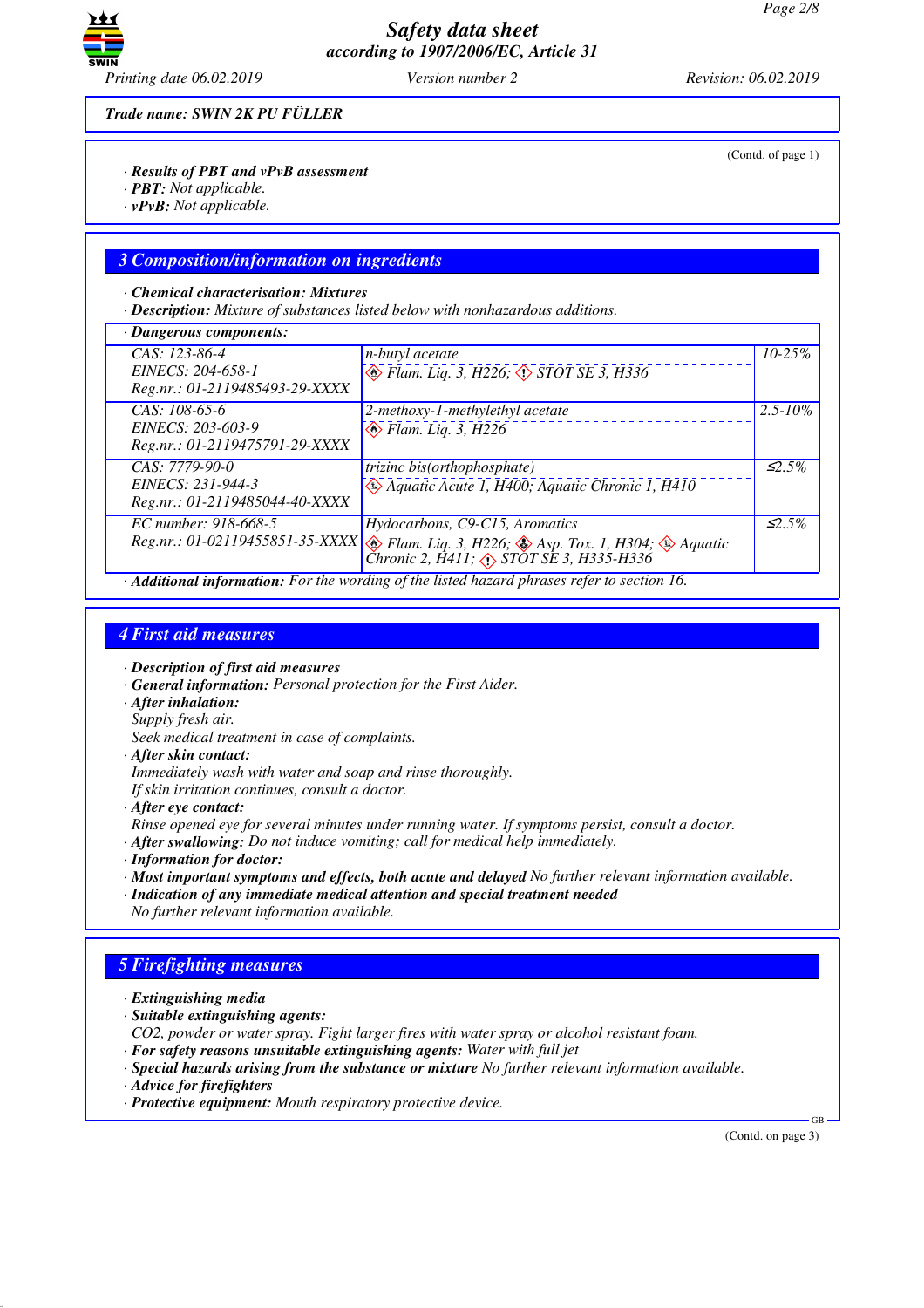

*Trade name: SWIN 2K PU FÜLLER*

(Contd. of page 2)

## *6 Accidental release measures*

- *· Personal precautions, protective equipment and emergency procedures Wear protective equipment. Keep unprotected persons away. Ensure adequate ventilation*
- *· Environmental precautions: Do not allow to enter sewers/ surface or ground water.*
- *· Methods and material for containment and cleaning up: Absorb with liquid-binding material (sand, diatomite, acid binders, universal binders, sawdust). Dispose contaminated material as waste according to item 13.*
- *· Reference to other sections See Section 7 for information on safe handling. See Section 8 for information on personal protection equipment.*

## *7 Handling and storage*

### *· Handling:*

- *· Precautions for safe handling Ensure good ventilation/exhaustion at the workplace. Restrict the quantity stored at the work place.*
- *· Information about fire and explosion protection: Fumes can combine with air to form an explosive mixture. Flammable gas-air mixtures may form in empty receptacles. Keep ignition sources away - Do not smoke. Use explosion-proof apparatus / fittings and spark-proof tools. Protect against electrostatic charges.*
- *· Conditions for safe storage, including any incompatibilities*
- *· Storage:*
- *· Requirements to be met by storerooms and receptacles: Provide solvent resistant, sealed floor. Suitable material for receptacles and pipes: steel or stainless steel.*
- *· Information about storage in one common storage facility: Not required.*
- *· Further information about storage conditions: Keep container tightly sealed.*
- *· Specific end use(s) No further relevant information available.*

### *8 Exposure controls/personal protection*

*· Additional information about design of technical facilities: No further data; see item 7.*

*· Control parameters*

*· Ingredients with limit values that require monitoring at the workplace:*

*123-86-4 n-butyl acetate*

*WEL Short-term value: 966 mg/m³, 200 ppm Long-term value: 724 mg/m³, 150 ppm*

### *108-65-6 2-methoxy-1-methylethyl acetate*

*WEL Short-term value: 548 mg/m³, 100 ppm Long-term value: 274 mg/m³, 50 ppm Sk*

*· Additional information: The lists valid during the making were used as basis.*

- *· Exposure controls*
- *· Personal protective equipment:*
- *· General protective and hygienic measures:*
- *Keep away from foodstuffs, beverages and feed. Wash hands before breaks and at the end of work.*

*Do not inhale gases / fumes / aerosols.*

(Contd. on page 4)

GB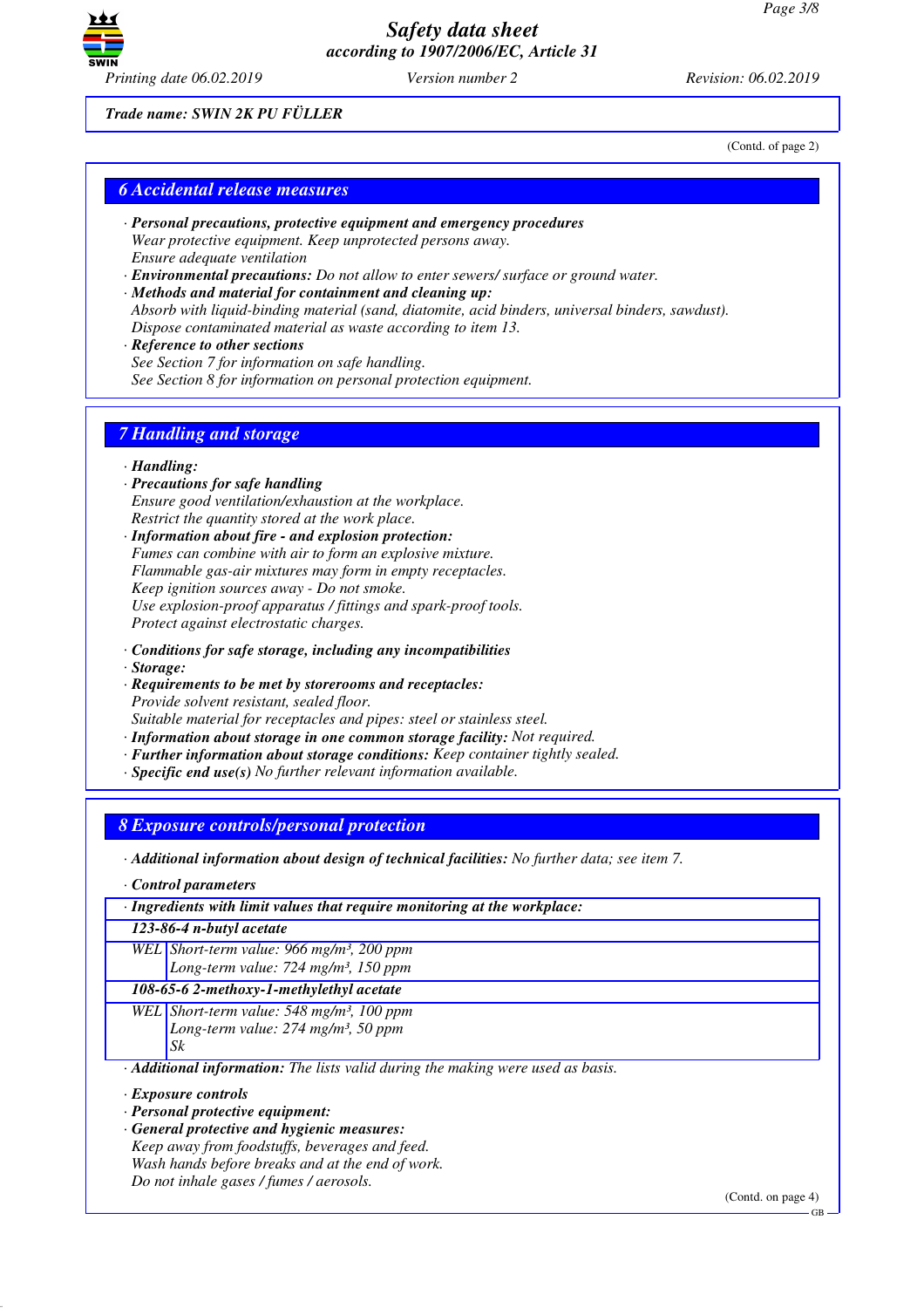GB



*Safety data sheet according to 1907/2006/EC, Article 31*

#### *Trade name: SWIN 2K PU FÜLLER*



| vavar un csnow.                                                                                                                         | <i><u>rol acteminica.</u></i> |
|-----------------------------------------------------------------------------------------------------------------------------------------|-------------------------------|
| $\cdot$ pH-value                                                                                                                        | Not applicable.               |
| $\cdot$ Change in condition<br>Melting point/freezing point:<br>Initial boiling point and boiling range: $124 \text{ }^{\circ}\text{C}$ | Undetermined.                 |
| $\cdot$ Flash point:                                                                                                                    | 23 - 60 °C                    |
| $\cdot$ Flammability (solid, gas):                                                                                                      | Not applicable.               |
| · Ignition temperature:                                                                                                                 | 315 °C                        |
|                                                                                                                                         | (Contd. on page $5$ )         |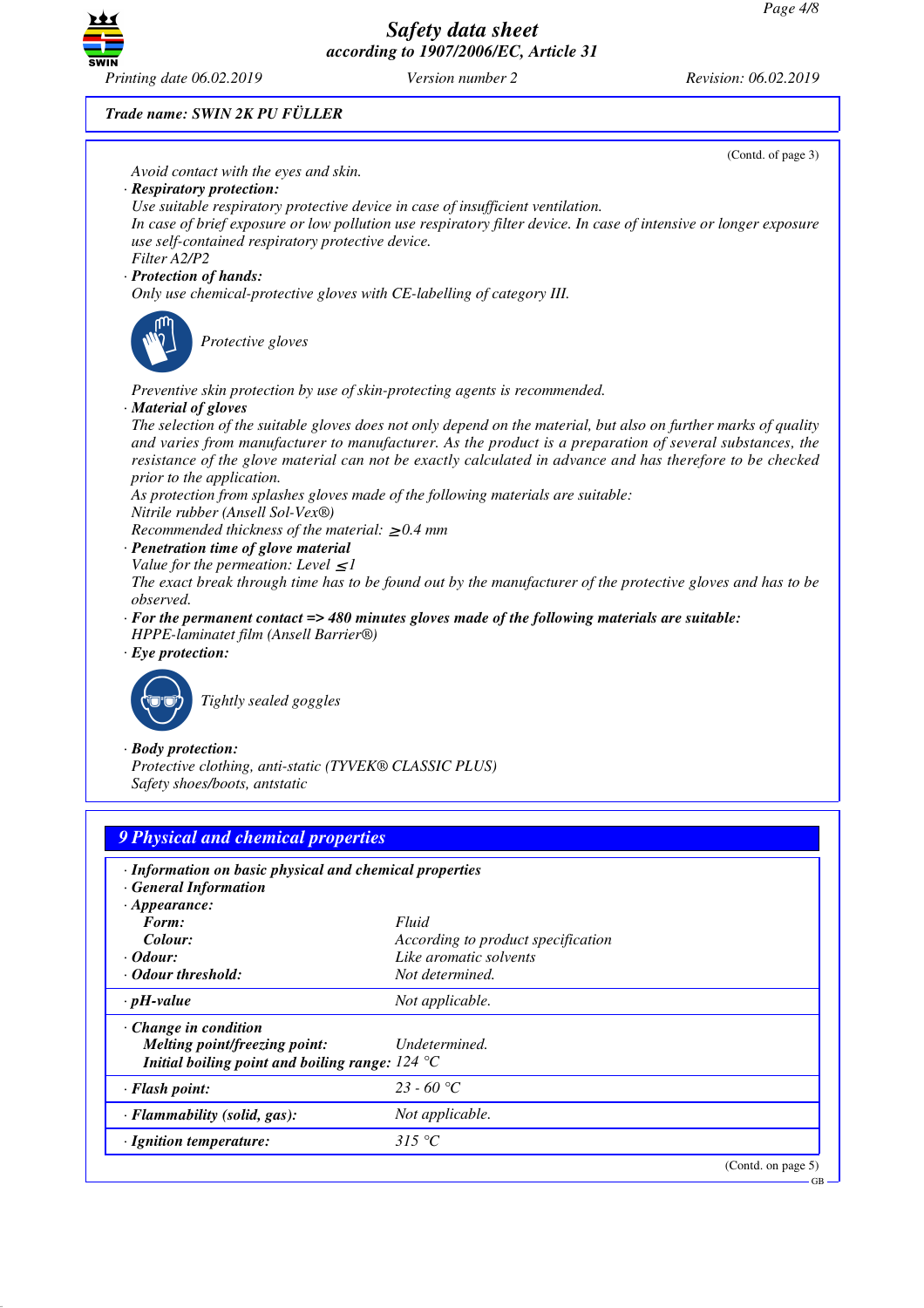

*Trade name: SWIN 2K PU FÜLLER*

|                                            | (Contd. of page 4)                                                                              |  |
|--------------------------------------------|-------------------------------------------------------------------------------------------------|--|
| · Decomposition temperature:               | Not determined.                                                                                 |  |
| · Auto-ignition temperature:               | Product is not selfigniting.                                                                    |  |
| $\cdot$ Explosive properties:              | Product is not explosive. However, formation of explosive air/<br>vapour mixtures are possible. |  |
| $\cdot$ Explosion limits:                  |                                                                                                 |  |
| Lower:                                     | 1.2 Vol $\%$                                                                                    |  |
| <b>Upper:</b>                              | 10.8 Vol %                                                                                      |  |
| $\cdot$ Vapour pressure at 20 $\degree$ C: | 10.7 hPa                                                                                        |  |
| $\cdot$ Density                            | $1.25 - 1.40$ g/ml                                                                              |  |
| $\cdot$ Relative density                   | Not determined.                                                                                 |  |
| · Vapour density                           | Not determined.                                                                                 |  |
| $\cdot$ Evaporation rate                   | Not determined.                                                                                 |  |
| · Solubility in / Miscibility with         |                                                                                                 |  |
| water:                                     | Not miscible or difficult to mix.                                                               |  |
| · Partition coefficient: n-octanol/water:  | Not determined.                                                                                 |  |
| $\cdot$ Viscosity:                         |                                                                                                 |  |
| Dynamic:                                   | Not determined.                                                                                 |  |
| Kinematic at $20^{\circ}$ C:               | 68 s (DIN 53211/4)                                                                              |  |
| $\cdot$ Other information                  | No further relevant information available.                                                      |  |

## *10 Stability and reactivity*

*· Reactivity No further relevant information available.*

*· Chemical stability*

- *· Thermal decomposition / conditions to be avoided: No decomposition if used according to specifications.*
- *· Possibility of hazardous reactions No dangerous reactions known.*
- *· Conditions to avoid No further relevant information available.*
- *· Incompatible materials: No further relevant information available.*
- *· Hazardous decomposition products: No dangerous decomposition products known.*

## *11 Toxicological information*

*· Information on toxicological effects*

*· Acute toxicity Based on available data, the classification criteria are not met.*

*· LD/LC50 values relevant for classification:*

*7779-90-0 trizinc bis(orthophosphate)*

*Oral LD50 >5,000 mg/kg (rat)*

*· Primary irritant effect:*

*· Skin corrosion/irritation Based on available data, the classification criteria are not met.*

- *· Serious eye damage/irritation Based on available data, the classification criteria are not met.*
- *· Respiratory or skin sensitisation Based on available data, the classification criteria are not met.*
- *· CMR effects (carcinogenity, mutagenicity and toxicity for reproduction)*
- *· Germ cell mutagenicity Based on available data, the classification criteria are not met.*
- *· Carcinogenicity Based on available data, the classification criteria are not met.*
- *· Reproductive toxicity Based on available data, the classification criteria are not met.*
- *· STOT-single exposure Based on available data, the classification criteria are not met.*
- *· STOT-repeated exposure Based on available data, the classification criteria are not met.*
- *· Aspiration hazard Based on available data, the classification criteria are not met.*

(Contd. on page 6)

GB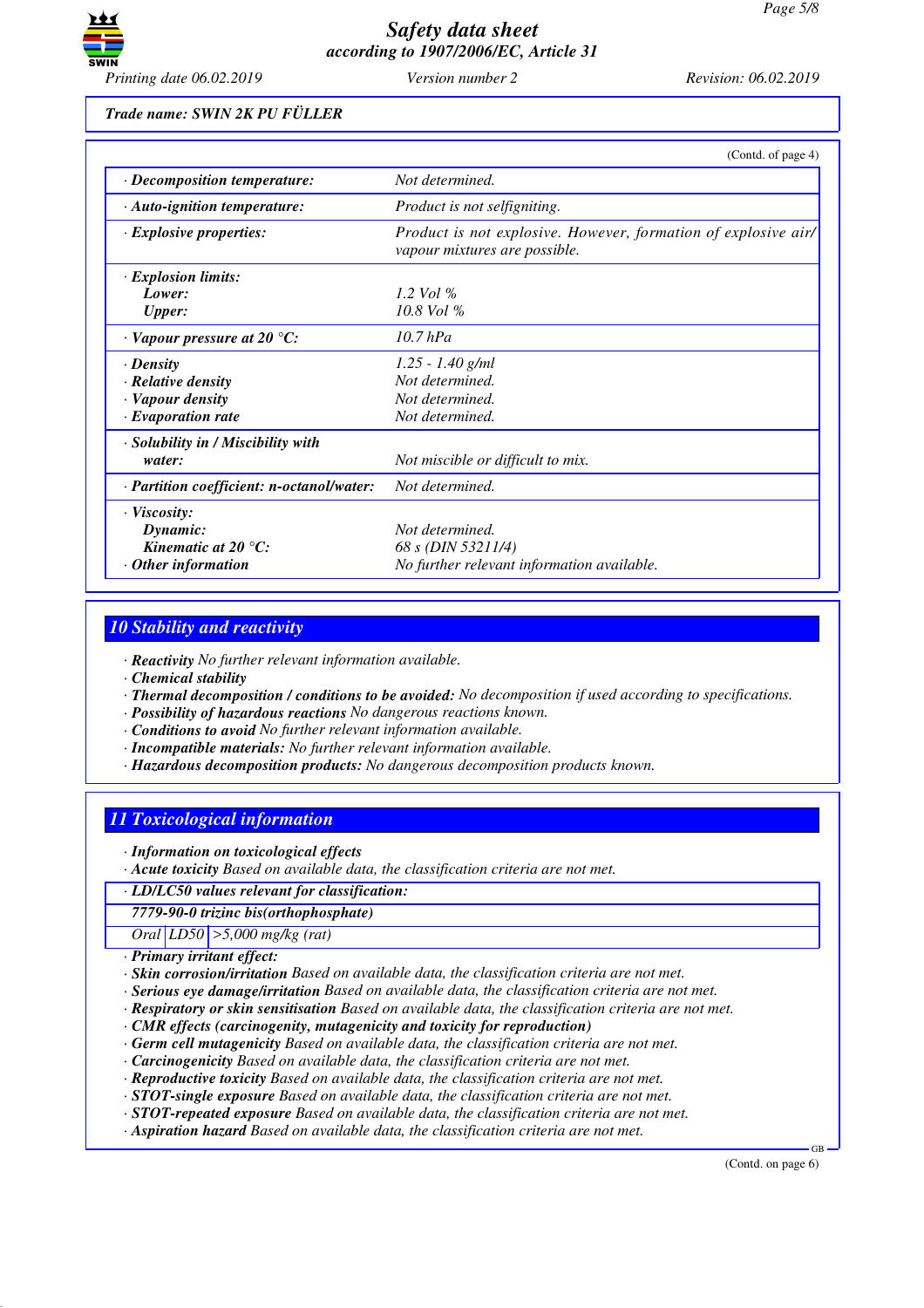

(Contd. of page 5)

GB

*Trade name: SWIN 2K PU FÜLLER*

*12 Ecological information*

- *· Toxicity*
- *· Aquatic toxicity: No further relevant information available.*
- *· Persistence and degradability No further relevant information available.*
- *· Behaviour in environmental systems:*
- *· Bioaccumulative potential No further relevant information available.*
- *· Mobility in soil No further relevant information available.*
- *· Ecotoxical effects:*
- *· Remark: Harmful to fish*
- *· Additional ecological information:*
- *· General notes:*

*Water hazard class 2 (German Regulation) (Self-assessment): hazardous for water Do not allow product to reach ground water, water course or sewage system. Harmful to aquatic organisms*

#### *· Results of PBT and vPvB assessment*

- *· PBT: Not applicable.*
- *· vPvB: Not applicable.*
- *· Other adverse effects No further relevant information available.*

## *13 Disposal considerations*

#### *· Waste treatment methods*

*· Recommendation*

*Must not be disposed together with household garbage. Do not allow product to reach sewage system.*

#### *· European waste catalogue*

|          | 08 00 00   WASTES FROM THE MANUFACTURE, FORMULATION, SUPPLY AND USE (MFSU) OF<br>COATINGS (PAINTS, VARNISHES AND VITREOUS ENAMELS), ADHESIVES, SEALANTS<br><b>AND PRINTING INKS</b> |
|----------|-------------------------------------------------------------------------------------------------------------------------------------------------------------------------------------|
| 08 01 00 | wastes from MFSU and removal of paint and varnish                                                                                                                                   |
| -------- |                                                                                                                                                                                     |

*08 01 11\* waste paint and varnish containing organic solvents or other hazardous substances*

#### *· Uncleaned packaging:*

*15 00 00: WASTE PACKAGING; ABSORBENTS, WIPING CLOTHS, FILTER MATERIALS AND PROTECTIVE CLOTHING NOT OTHERWISE SPECIFIED*

*15 01 00: packaging (including separately collected municipal packaging waste)*

*15 01 10\*: packaging containing residues of or contaminated by dangerous substances*

*· Recommendation: Disposal must be made according to official regulations.*

| <b>14 Transport information</b>                        |               |                    |
|--------------------------------------------------------|---------------|--------------------|
| $\cdot$ UN-Number<br>$\cdot$ ADR, ADN, IMDG            | not regulated |                    |
| $\cdot$ <i>IATA</i><br>$\cdot$ UN proper shipping name | <i>UN1263</i> |                    |
| $\cdot$ ADR, ADN, IMDG                                 | not regulated |                    |
| $\cdot$ <i>IATA</i>                                    | <b>PAINT</b>  |                    |
|                                                        |               | (Contd. on page 7) |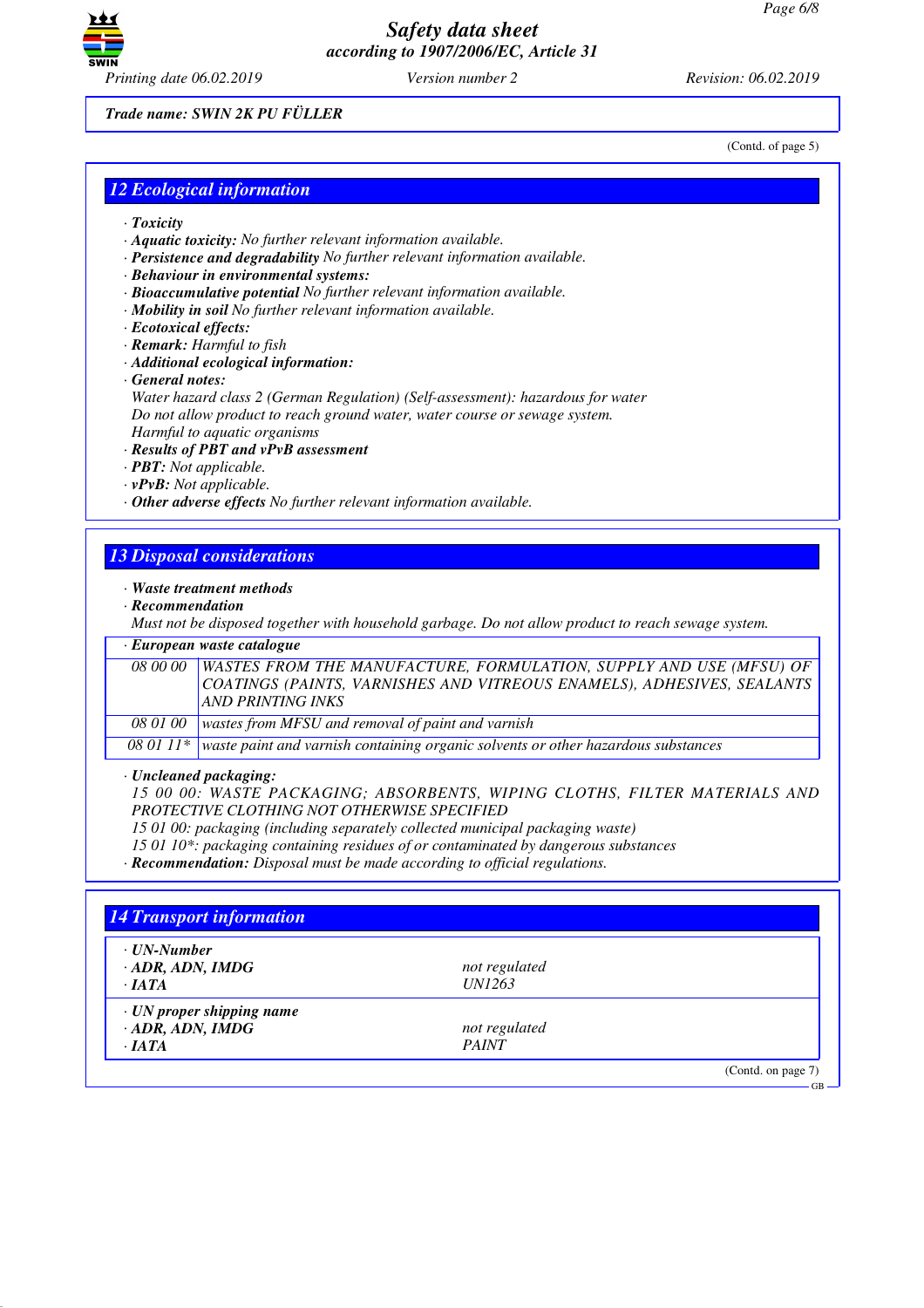

*Trade name: SWIN 2K PU FÜLLER*

|                                                                         | (Contd. of page 6)                                                                      |
|-------------------------------------------------------------------------|-----------------------------------------------------------------------------------------|
| · Transport hazard class(es)                                            |                                                                                         |
| · ADR, ADN, IMDG                                                        |                                                                                         |
| $\cdot$ Class                                                           | not regulated                                                                           |
| $\cdot$ <i>IATA</i>                                                     |                                                                                         |
|                                                                         |                                                                                         |
| $\cdot$ Class                                                           | 3 Flammable liquids.                                                                    |
| · Label                                                                 | 3                                                                                       |
| · Packing group                                                         |                                                                                         |
| $\cdot$ ADR, IMDG                                                       | not regulated                                                                           |
| $\cdot$ IATA                                                            | III                                                                                     |
| · Environmental hazards:                                                |                                                                                         |
| · Marine pollutant:                                                     | N <sub>O</sub>                                                                          |
| · Special precautions for user                                          | Not applicable.                                                                         |
| · Transport in bulk according to Annex II of Marpol<br>and the IBC Code |                                                                                         |
|                                                                         | Not applicable.                                                                         |
| · Transport/Additional information:                                     |                                                                                         |
| $-$ ADR                                                                 |                                                                                         |
| $\cdot$ Remarks:                                                        | No dangerous goods in containers of 450 litres max.<br>capacity acc. to ADR 2.2.3.1.5.1 |
| $\cdot$ IMDG                                                            |                                                                                         |
| $\cdot$ Remarks:                                                        | No dangerous goods in containers of 30 litres max.<br>capacitiy acc. to IMDG 2.2.3.1.5  |
| · UN "Model Regulation":                                                | not regulated                                                                           |

## *15 Regulatory information*

*· Safety, health and environmental regulations/legislation specific for the substance or mixture*

- *· Directive 2012/18/EU*
- *· Named dangerous substances ANNEX I None of the ingredients is listed.*
- *· Seveso category P5c FLAMMABLE LIQUIDS*
- *· Qualifying quantity (tonnes) for the application of lower-tier requirements 5,000 t*
- *· Qualifying quantity (tonnes) for the application of upper-tier requirements 50,000 t*
- *· REGULATION (EC) No 1907/2006 ANNEX XVII Conditions of restriction: 3*
- *· Chemical safety assessment: A Chemical Safety Assessment has not been carried out.*

### *16 Other information*

*This information is based on our present knowledge. However, this shall not constitute a guarantee for any specific product features and shall not establish a legally valid contractual relationship.*

### *· Relevant phrases*

*H226 Flammable liquid and vapour. H304 May be fatal if swallowed and enters airways. H335 May cause respiratory irritation. H336 May cause drowsiness or dizziness. H400 Very toxic to aquatic life. H410 Very toxic to aquatic life with long lasting effects.*

(Contd. on page 8)

GB